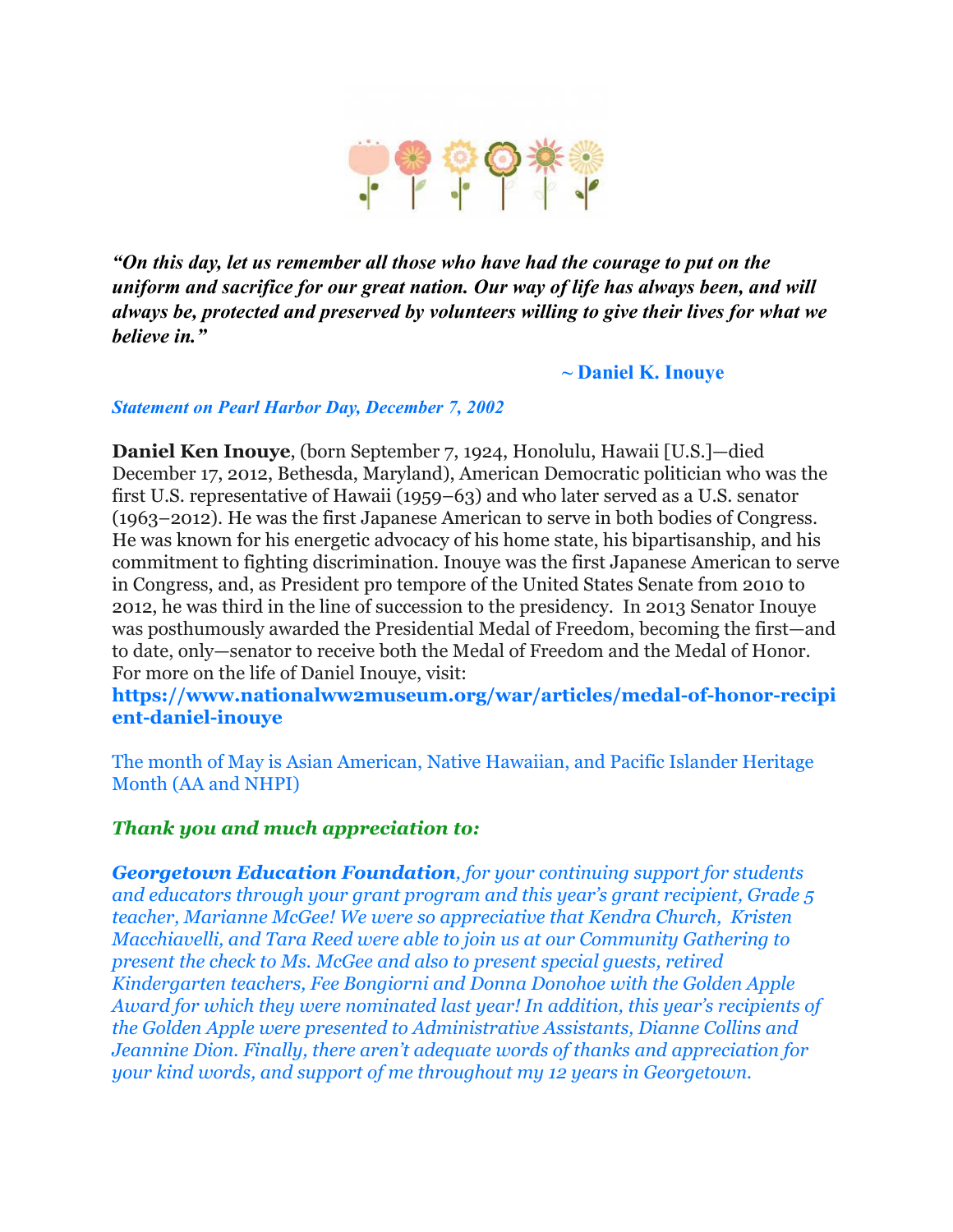## *Congratulations to:*

*All those students in Grades 4, 5, 6 who participated in the MA Children's Book Awards program this year, and the 80 who read five or more books! This year, 111 schools and libraries across the Commonwealth participated in the Massachusetts Children's Book Award program with a total of 3,432 votes cast by children in grades 4, 5 & 6, voting The Wild Robot by Peter Brown as the MCBA WINNER! Penn Brook voted, and we had a tie between The Witch Boy and The Wild Robot!*

## *Hope you have a wonderful week!*

## Mrs. Maher

**Penn Brook CARES** (Cooperation, Assertion, Responsibility, Empathy, Self-Control)

| <b>Monday, May 23</b>    | <b>Book Fair Opens (5/23-5/31)</b>                                                                                                                                                                                                                                                                            |
|--------------------------|---------------------------------------------------------------------------------------------------------------------------------------------------------------------------------------------------------------------------------------------------------------------------------------------------------------|
|                          | <b>Spelling Bee (Starting at 4:00 p.m.)</b>                                                                                                                                                                                                                                                                   |
| <b>Wednesday, May 25</b> | 6:30 p.m. Shining Star Awards<br><b>Ceremony at Penn Brook on the Big</b><br><b>Playground (See attached flyer for</b><br>nominations)                                                                                                                                                                        |
|                          | 6:30 p.m. Grade 5 Parent<br><b>Information Night for Kieve (Fall</b><br>2022)                                                                                                                                                                                                                                 |
|                          | <b>COVID at-home testing day for those</b><br>who opted in. (If you forget to test on<br><b>Wednesday, testing on Thursday or</b><br>Friday is fine!) If you have not opted in,<br>and would like to, please go to:<br>https://drive.google.com/file/d/1YJWRQnPoZH<br>xiZO7S-RC1jCifNJxoyRAK/view?usp=sharing |
| <b>Thursday, May 26</b>  | 6:30 p.m. School Committee                                                                                                                                                                                                                                                                                    |
| Friday, May 27           | 2nd & 3rd Year Band and Chorus to<br><b>Great East Music Festival</b>                                                                                                                                                                                                                                         |
| <b>Monday, May 30</b>    | <b>No School-Memorial Day</b>                                                                                                                                                                                                                                                                                 |

#### *Looking ahead in May:*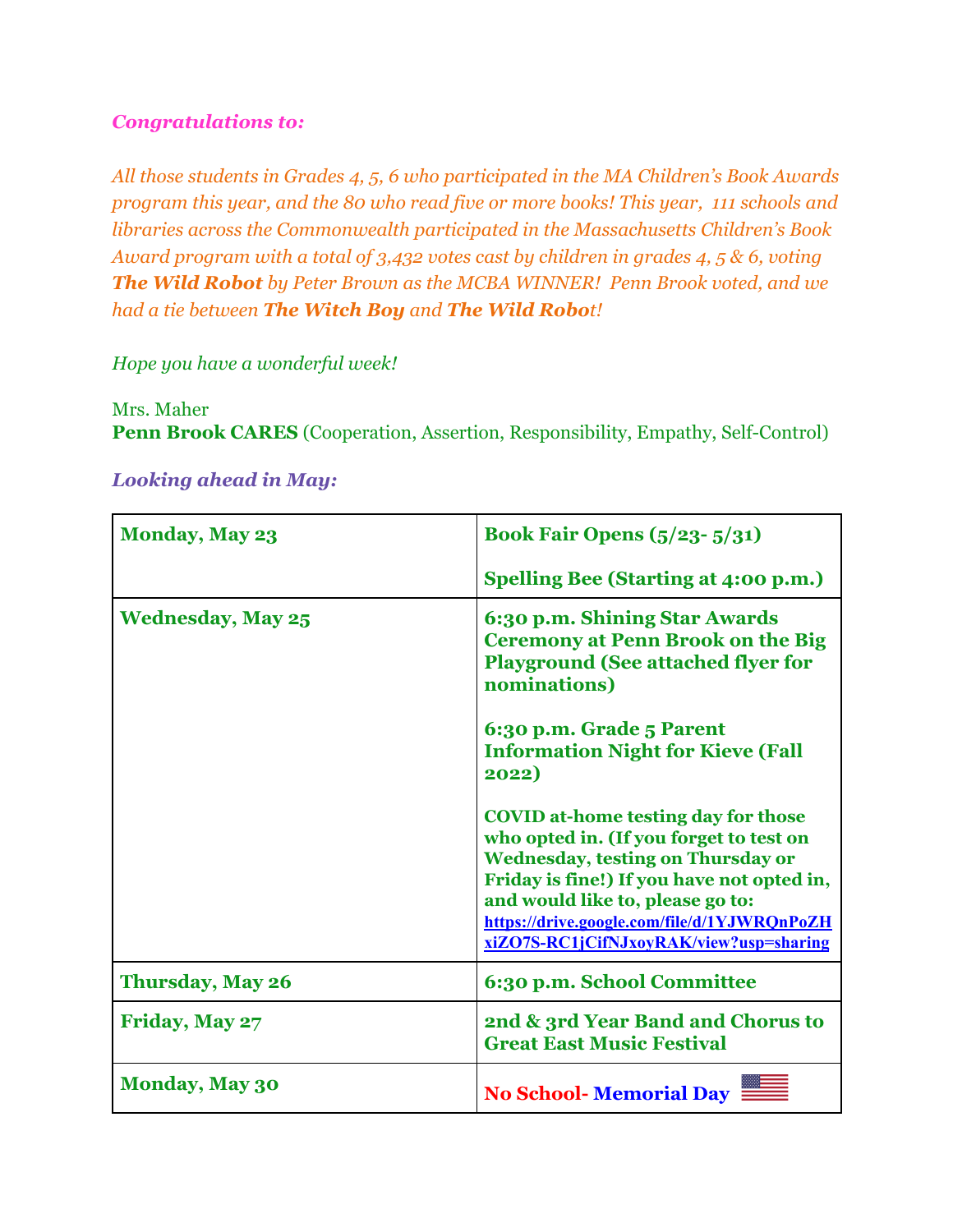| <b>Wednesday, June 1</b> | 5:30-6:30 Arts Night at Penn Brook                                                                     |
|--------------------------|--------------------------------------------------------------------------------------------------------|
|                          | 6:30 p.m. SEPAC General Open<br>Meeting in the Penn Brook Library<br><i>*Electoral nominations due</i> |

*If your child is out of school due to illness, please call the school at 978-352-5785 to report your child absent, even if you have notified your child's teacher.*

Now that the weather is getting warmer, a few reminders about appropriate wear at school from our handbook: "... Shorts and skirts must be of an appropriate length. No bare midsections, bare backs or spaghetti straps please. Hats are not allowed in the building… For safety reasons, flip-flops will not be allowed."

**Please see the attached information: Grade 6 End of Year Party Shining Star Flyer Shining Star Recipients SEPAC May Awareness SEPAC May Awareness pg 2 Spring into GYCC -GYCC [Spring](https://georgetownyouth.org/spring-book-22/) Book 22 Penn Brook Handbook: [https://www.gssapp.org/GeorgetownPublicSchools/pennbrook/penn-brook-hand](https://www.gssapp.org/GeorgetownPublicSchools/pennbrook/penn-brook-handbook/) [book/](https://www.gssapp.org/GeorgetownPublicSchools/pennbrook/penn-brook-handbook/)** .

# **Note from the Nurse's Office:**

As you have seen, COVID has not disappeared from our lives. If your child has any symptoms (congestion or runny nose, cough, fatigue, headache, stomachache or fever) please test your child before sending them to school. If you need additional tests we can give them to you. If your child develops symptoms during school, we will call you and request testing. We will only test your child with your consent.

Masks are not required in school, but with the rising case numbers the school nurses are advocates of mask-wearing. We have plenty of masks available if needed.

Also, we are dealing with cases of Flu A in school. You can request a flu test from your doctor as well as a covid test. If your child tests positive for either flu or covid please inform your school nurse. It is very helpful information.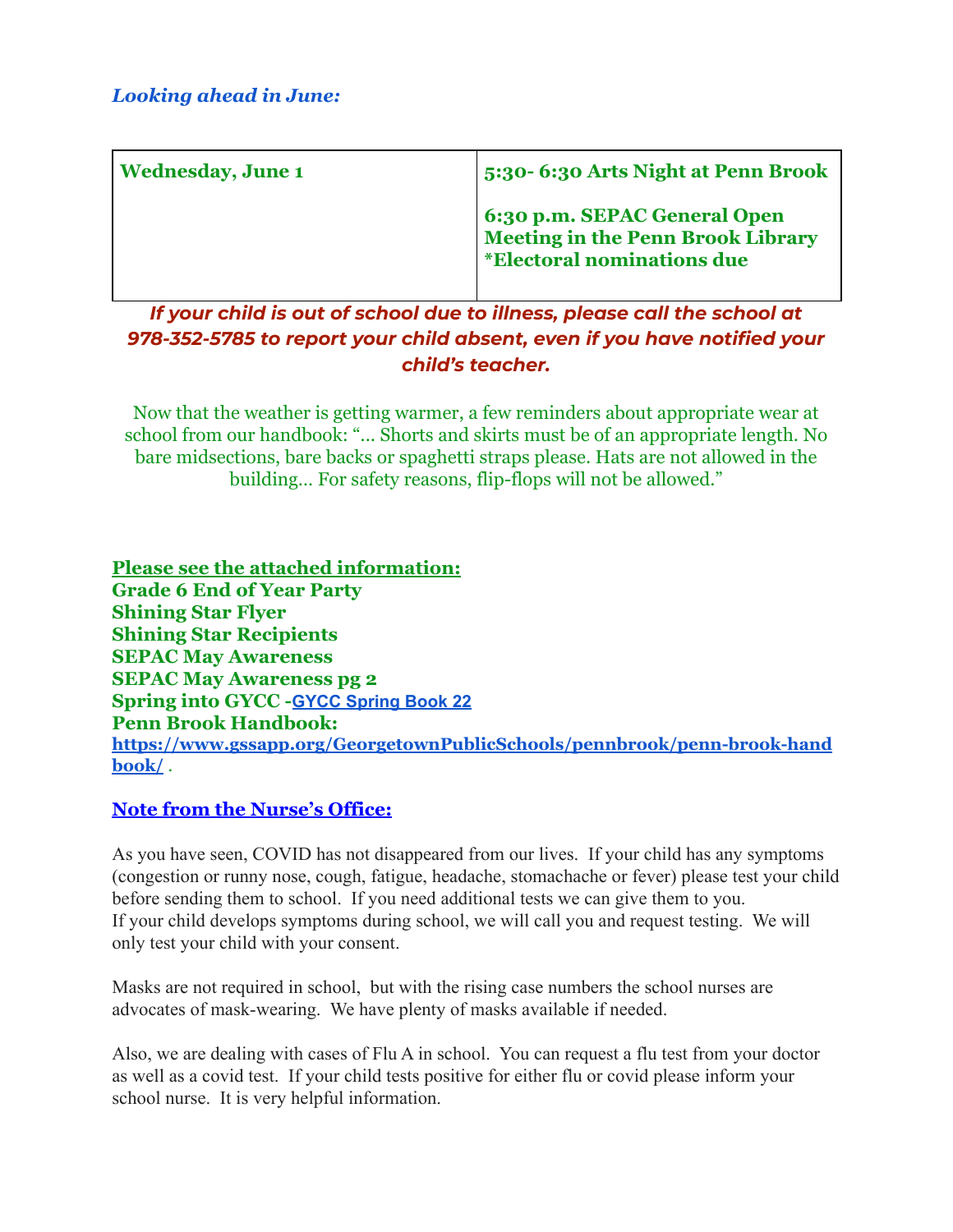Thanks for all your cooperation during these trying year(s)!!

*Mary Beth Doherty, MS,RN Penn Brook School Nurse 978-352-5785 ext. 2016/18*

### **6th Grade Students!**

**You are cordially invited to Camp Denison on Thursday, June 16th to celebrate moving on from Penn Brook to GMHS! Please see the attached flyer for more details.**

**6th grade parents, we need some volunteers for this event! Please click on the link below to help: <https://www.signupgenius.com/go/5080D4AADAE2EA7FB6-endofyear>**

**Armed Forces Day:** There are three distinct days set aside each year in the United States to pay tribute and to honor all those who serve, have served, or died in service to our country, and the Penn Brook community is committed to commemorating each of these days:

**Saturday, May 21** is **Armed Forces Day**, a day on which to honor all those who are presently serving in one of the six branches of the U.S. military (Army, Navy, Air Force, Coast Guard, Marine Corps, and Space Force). During the month of May, the Penn Brook community would like to pay tribute to any parent, aunt, uncle, sibling (or any other relation), **related to a Penn Brook student** who is presently serving in any one of these branches of the U.S. military.

If your child would like to share this information, students should let their classroom teacher know. Then, at home, please help your child write a brief script (a minute or two) with the name, branch, rank of the person serving and something the family member has done in their service that they are proud of, or is notable, or an anecdote, and help your child practice reading the script. It would be great if you could also provide a photo and send it into school with your child. In school, your child's teacher will record your child reading the script and showing the picture, and it will be sent out to all classrooms with our daily Morning Message. (Classroom teachers can also send the link to the presenting student's parents!)

**Memorial Day** is commemorated on Monday, May 30; a day on which we honor all those who have died in the nation's wars. We will not be holding an in-person ceremony to commemorate Memorial Day, but will be creating a video presentation to send out to families.

**Veterans Day** 2022 is on Friday, November 11 and is a day to honor American veterans of all wars. In the fall, there will be a special in-person ceremony to honor our veterans.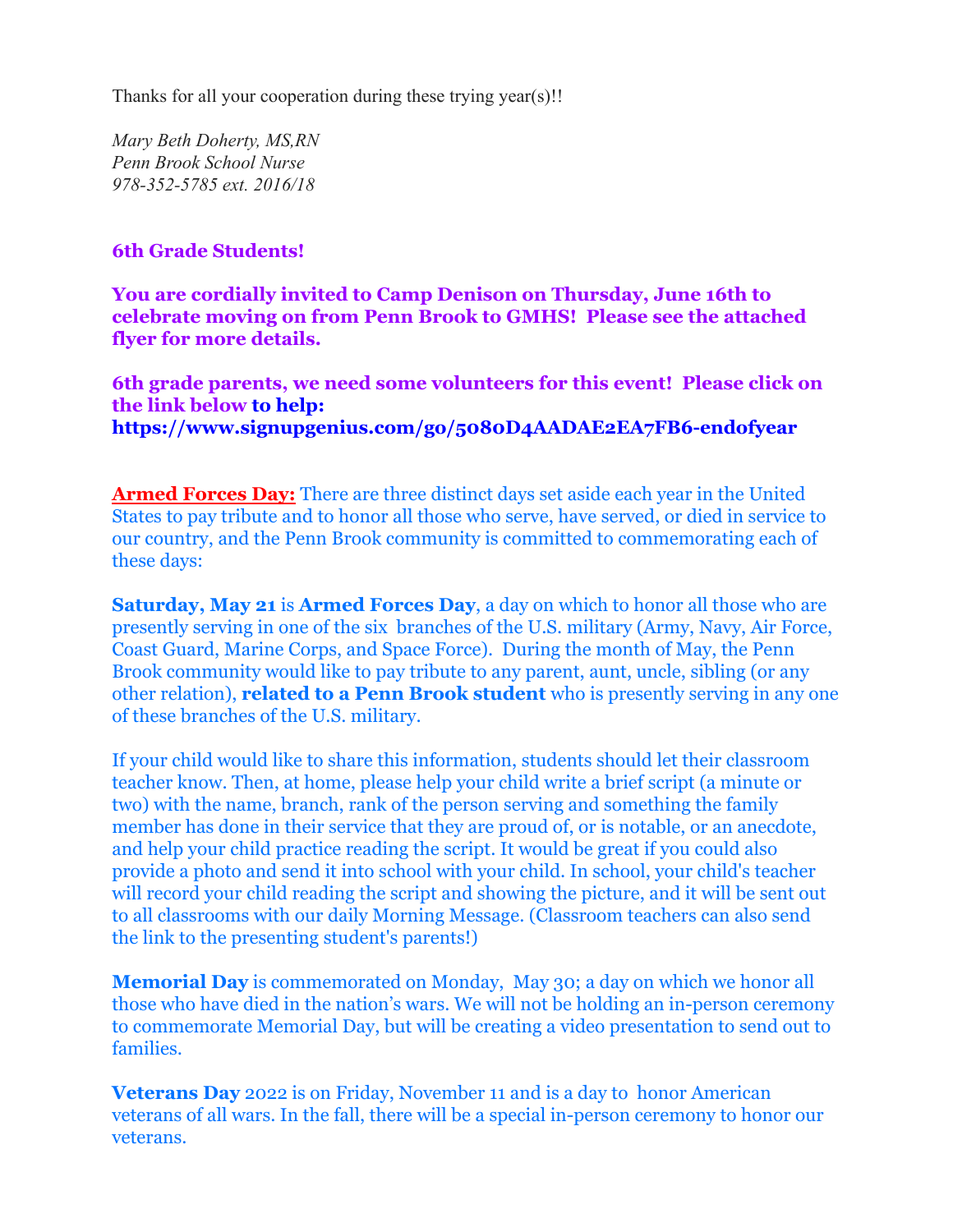## *Thank you to all those who serve in any number of ways for the safety and security of all.*

**2022- 2023 Penn Brook Extended Day:** Penn Brook Extended Day is accepting registrations for the 2022-23 school year. Please see the link below for information and registration. **<https://sites.google.com/a/georgetown.k12.ma.us/pbextendedday>**

# **SPRING BOOK FAIR**

**Here is our Spring Book Fair website! Look here to see a digital flyer, sign up to volunteer, find out when your child's class is visiting the fair, how to set up E-Wallet,and more! Remember the Spring Book Fair Runs from May 23rd to May 31st! [https://www.scholastic.com/bf/pennbrookelementaryschool](https://www.scholastic.com/bf/pennbrookelementaryschool?fbclid=IwAR0BeVKbfJRkeBpuGefi6gpSWpInx6sbVGPdgGW1LCp9fGkddS1Meskl29Y)**

**Book Fair Volunteers Needed:**

**The Georgetown PTA is hosting a Spring Book Fair at Penn Brook School from May 23rd through May 31st. We will be running a special promotion to give back to the students and their families.**

*When any student spends at least \$10 and purchases at least 1 book, he/she will get a free book valued up to \$10 to be paid for by the PTA.*

**WE NEED YOU! We are reaching out early for book fair volunteers. Help out by assisting students with their book selections, checking students out on the register, restocking the shelves, etc. We would love your involvement! Sign up below.**

**[https://volunteer.scholastic.com/?fbclid=IwAR3T1rPUuPH\\_mXwkEa31CxkSuPf5sfAiB](https://volunteer.scholastic.com/?fbclid=IwAR3T1rPUuPH_mXwkEa31CxkSuPf5sfAiBMNr6co3Ck1PSUIg0JxeAoomm7g#/experience/login/ZNUbbrV6B) [MNr6co3Ck1PSUIg0JxeAoomm7g#/experience/login/ZNUbbrV6B](https://volunteer.scholastic.com/?fbclid=IwAR3T1rPUuPH_mXwkEa31CxkSuPf5sfAiBMNr6co3Ck1PSUIg0JxeAoomm7g#/experience/login/ZNUbbrV6B)**

**LINKS for LEARNING: The Georgetown Education Foundation (GEF) is back, and ready to host the Links for Learning Golf Tournament on Monday, May 16th at Black Swan Country Club. Please join us and help support the GEF and the students of Georgetown! Visit [www.gef-kids.com](http://www.gef-kids.com/) to register!**

## *2022-2023 KINDERGARTEN REGISTRATION*

*If your child will be 5 years old on or before August 31, 2022, she/he is eligible to attend kindergarten.*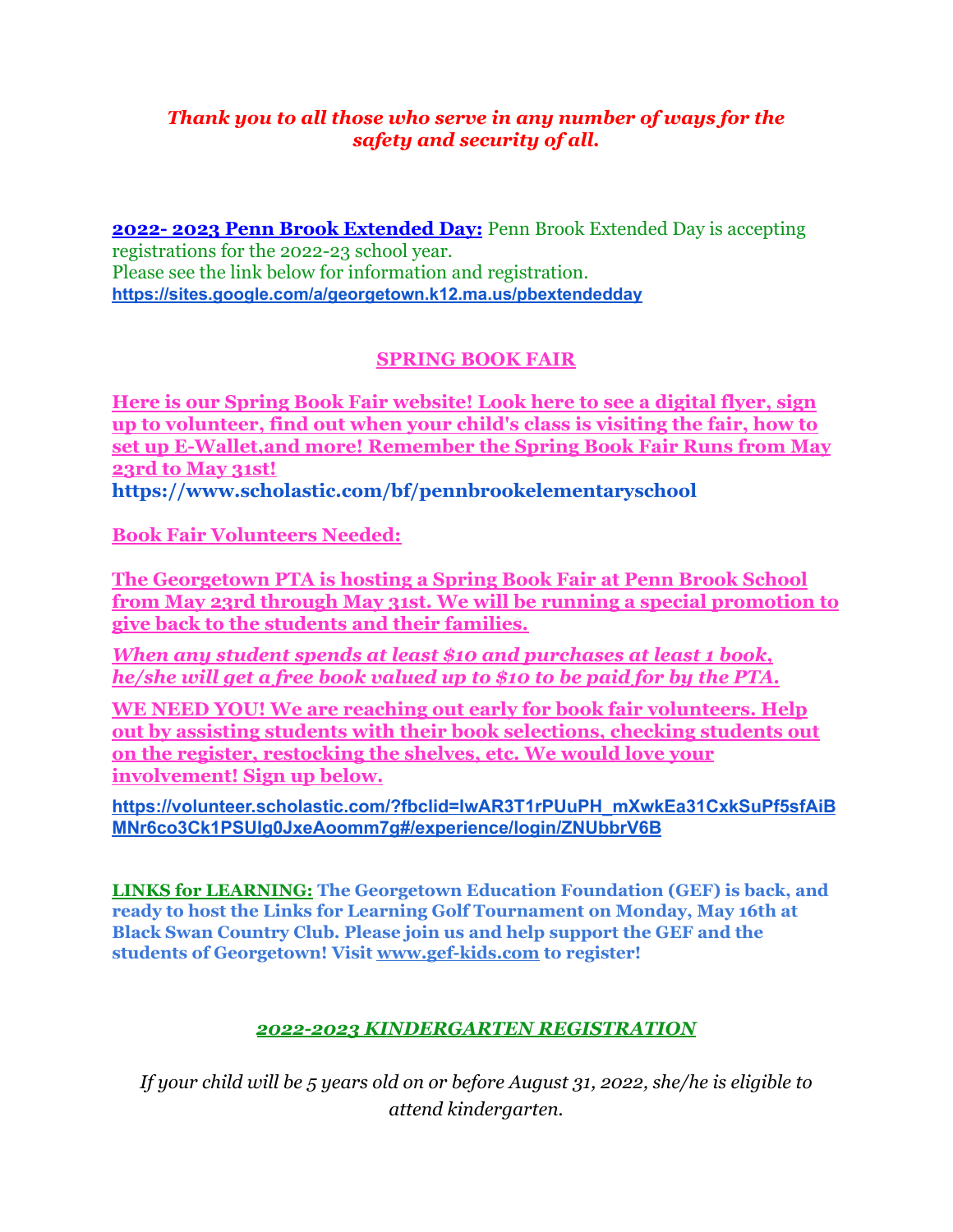*Registration packets are available for pick up in front of the Penn Brook School. To register your child for 2022- 2023 Penn Brook kindergarten, please pick up a registration packet in front of the school and bring the completed registration packet and documentation with you to the front office. You must have a complete packet to register your child for kindergarten. With questions, please contact Jeannine Dion at dionj@georgetown.k12.ma.us or 978-352-5785.*

*To register your child, please bring the registration forms and provide copies of the following:*

- *● Your child's birth certificate,*
- *● Three forms proof of residency (copy of utility bill, rental agreement or mortgage),*
- *● A current immunization record*

# **Don't forget to order the 2021-2022 Penn Brook Yearbook!**

**There's nothing else like your school yearbook. Get your hands on the limited edition collection of our stories from the year. Share it with your friends and hang on to it for years to come.**

**Purchase your Penn Brook Yearbook (\$35.00) online at: [https://www.jostens.com/apps/store/productBrowse/1083045/Penn-Brook-School/](https://www.jostens.com/apps/store/productBrowse/1083045/Penn-Brook-School/2022-Yearbook/20211104133039647138/CATALOG_SHOP/) [2022-Yearbook/20211104133039647138/CATALOG\\_SHOP/](https://www.jostens.com/apps/store/productBrowse/1083045/Penn-Brook-School/2022-Yearbook/20211104133039647138/CATALOG_SHOP/)**

## *Hello Georgetown Public School Community -*

Do you have, or know somebody who has, an idea for a project that will make Georgetown more AWESOME? Perhaps a teacher, staff member, parent group, school club or student? Do you know somebody that is in need of funding for this type of project? If so, please keep on reading!!!!

**Awesome Georgetown will award ten, \$1,000 grants throughout the calendar year (grants will not be awarded in July and August). The group gives "no strings attached" grants to applicants deemed to have the most awesome idea to enhance the Georgetown community in some positive way.** So where does the money come from? Each of our 20 Trustees donates \$50 each month to give back to the community for a project that is considered the most AWESOME!

**We will award grants to members of the Georgetown Public schools four times per year (February, April, June and November) and to the entire Georgetown community six times per year (January, March, May, September, October and December). Members of the Georgetown Public School system are eligible for the community awards as well.**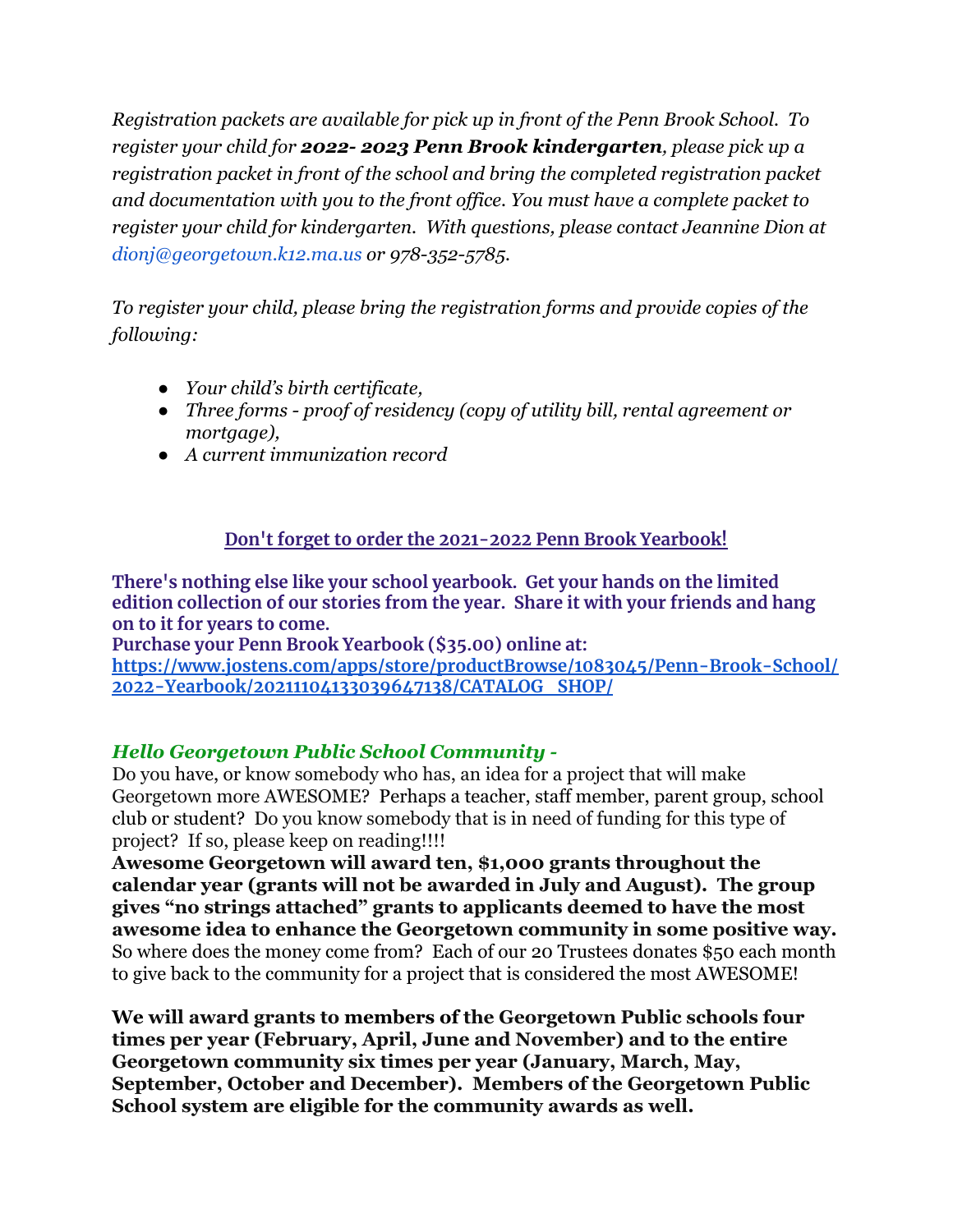People of all ages are encouraged to enter project applications for consideration of these grants. Awesome Georgetown is especially looking to fund projects that may not have any other avenue of funding, including project ideas that may be unconventional. Though projects can be awesome in almost any way, Awesome Georgetown seeks to fund ideas that will be significantly enhanced with a \$1,000 cash infusion.

Although certainly not limited, the group is also interested in supporting projects that fall into any of the following categories: (1) Innovation (2) Preservation of Culture and Heritage and (3) Community Appreciation and Togetherness.

To apply, you will need to fill out a very basic application online. In a nutshell, applicants need to answer three main questions:

- 1. Tell us about yourself.
- 2. Tell us about your project and how it will make Georgetown more awesome.
- 3. Tell us how you'll use the money.

The deadline for applications is the last day of each month. Three finalists each month will be selected and will present their AWESOME idea at our Pitch Night at Flatbread Georgetown the last Wednesday of each month **– the public is welcome!!! Awesome Georgetown Website**

[https://www.awesomefoundation.org/en/chapters/georgetown](https://nam12.safelinks.protection.outlook.com/?url=https%3A%2F%2Fwww.awesomefoundation.org%2Fen%2Fchapters%2Fgeorgetown&data=04%7C01%7C%7Cfd54be8102cb43b8c16608d9d051d4ac%7Cdd36bfd3ac1e4d8db9ec4af78dea44af%7C0%7C0%7C637769872595587143%7CUnknown%7CTWFpbGZsb3d8eyJWIjoiMC4wLjAwMDAiLCJQIjoiV2luMzIiLCJBTiI6Ik1haWwiLCJXVCI6Mn0%3D%7C2000&sdata=FQtgKapVR11NAJYeG64%2FhrUqSqphPOQ9DteIj0fNITM%3D&reserved=0)

**Awesome Georgetown Facebook page:**

[https://www.facebook.com/Awesome-Georgetown-101663222168760/?ref=page\\_inter](https://nam12.safelinks.protection.outlook.com/?url=https%3A%2F%2Fwww.facebook.com%2FAwesome-Georgetown-101663222168760%2F%3Fref%3Dpage_internal&data=04%7C01%7C%7Cfd54be8102cb43b8c16608d9d051d4ac%7Cdd36bfd3ac1e4d8db9ec4af78dea44af%7C0%7C0%7C637769872595587143%7CUnknown%7CTWFpbGZsb3d8eyJWIjoiMC4wLjAwMDAiLCJQIjoiV2luMzIiLCJBTiI6Ik1haWwiLCJXVCI6Mn0%3D%7C2000&sdata=wfzwIthRNTG%2FvjAUN2elDxb7MZf5NkVJm2FYVov%2F2e4%3D&reserved=0) [nal](https://nam12.safelinks.protection.outlook.com/?url=https%3A%2F%2Fwww.facebook.com%2FAwesome-Georgetown-101663222168760%2F%3Fref%3Dpage_internal&data=04%7C01%7C%7Cfd54be8102cb43b8c16608d9d051d4ac%7Cdd36bfd3ac1e4d8db9ec4af78dea44af%7C0%7C0%7C637769872595587143%7CUnknown%7CTWFpbGZsb3d8eyJWIjoiMC4wLjAwMDAiLCJQIjoiV2luMzIiLCJBTiI6Ik1haWwiLCJXVCI6Mn0%3D%7C2000&sdata=wfzwIthRNTG%2FvjAUN2elDxb7MZf5NkVJm2FYVov%2F2e4%3D&reserved=0)

# **Awesome Georgetown Instagram page**

[https://www.instagram.com/awesomegeorgetown/?hl=en](https://nam12.safelinks.protection.outlook.com/?url=https%3A%2F%2Fwww.instagram.com%2Fawesomegeorgetown%2F%3Fhl%3Den&data=04%7C01%7C%7Cfd54be8102cb43b8c16608d9d051d4ac%7Cdd36bfd3ac1e4d8db9ec4af78dea44af%7C0%7C0%7C637769872595587143%7CUnknown%7CTWFpbGZsb3d8eyJWIjoiMC4wLjAwMDAiLCJQIjoiV2luMzIiLCJBTiI6Ik1haWwiLCJXVCI6Mn0%3D%7C2000&sdata=gVzO07FWNRUgAyapDbZ63h5JOhivu6Fs7OLrPVB0kTY%3D&reserved=0)

# **From the Nurses' Office:**

Thank you for the vigilance you have provided: keeping children home if they are not feeling well and covid-testing; picking children up quickly and without question if they exhibit symptoms during school; and providing masks for your children.

The current Covid-19 symptoms list is below: COVID-19 symptoms list:

- Fever (100.0° Fahrenheit or higher), chills, or shaking chills
- · Difficulty breathing or shortness of breath
- New loss of taste or smell
- · Muscle aches or body aches
- · Cough (not due to other known cause, such as chronic cough)
- Sore throat, when in combination with other symptoms
- · Nausea, vomiting, or diarrhea when in combination with other symptoms
- Headache when in combination with other symptoms
- Fatigue, when in combination with other symptoms

Nasal congestion or runny nose (not due to other known causes, such as allergies) when in combination with other symptoms